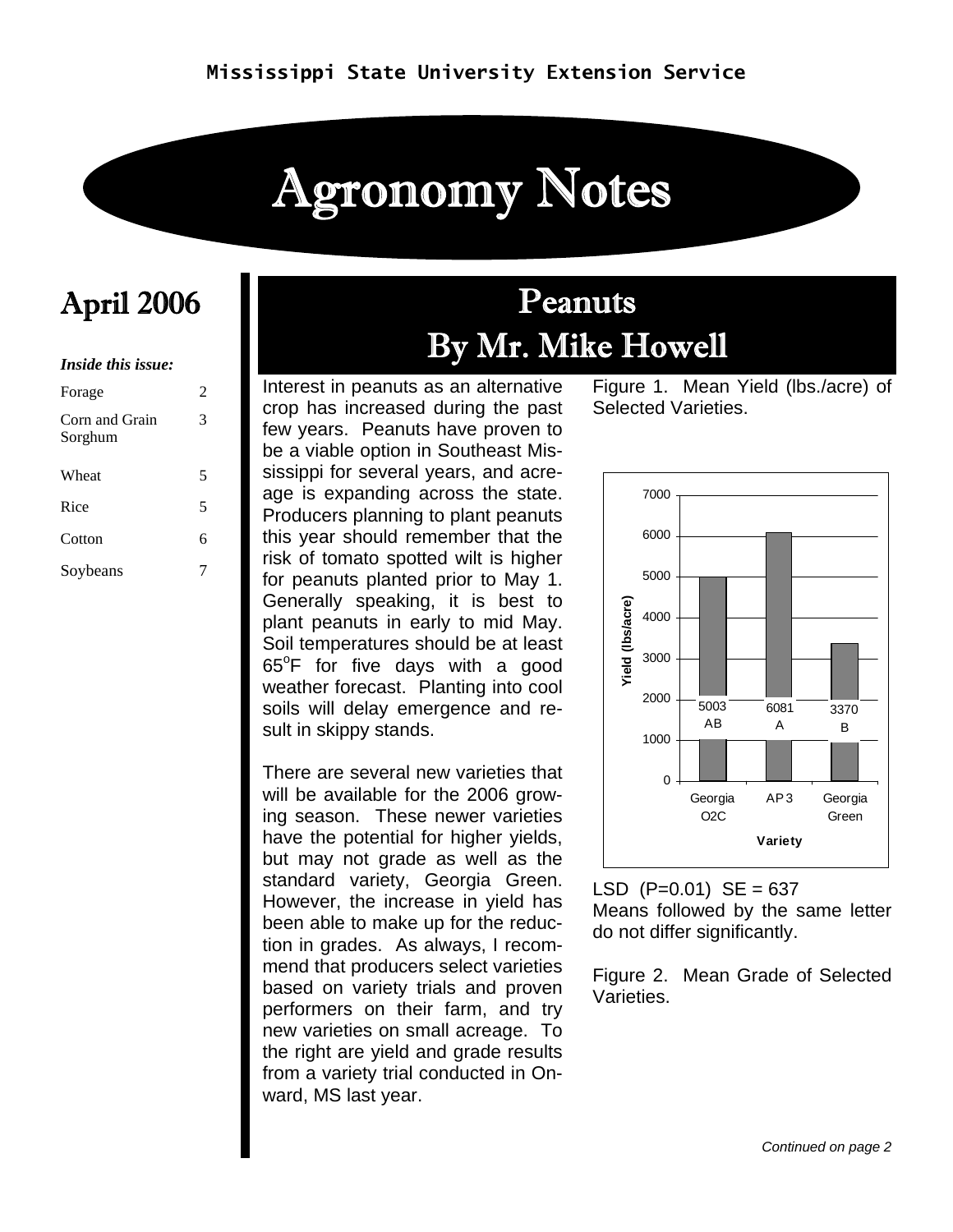

LSD  $(P=0.01)$  SE = 1.75

Means followed by the same letter do not differ significantly.

## Forage By Dr. Richard Watson

**North Mississippi Forage Field Day to Focus on Forage Quality Research.** A field day will be held at the MAFES Holly Springs Branch Station in Holly Springs, MS on May  $11<sup>th</sup>$  this year. The focus of this day will be to highlight some of the cutting edge grazing research being conducted at the North Mississippi Research and Extension Centers, and give producers the chance to see first hand some of the new technologies being evaluated. The objectives of these grazing studies is to address two of the greatest challenges in Mississippi forage production: 1) maintaining forage quality through the summer, and 2) bridging the forage production gaps between warm-season and cool-season production.

#### **Chicory grazing research**

Chicory, a high quality summer-active and droughttolerant forage herb, is being evaluated as a forage crop for beef cattle production. It is hoped that chicory might offer an option for improving summer forage quality, and providing a more reliable source of forage from the end of warm season production until the winter forages (e.g. annual ryegrass) are ready to graze. The Holly Springs field day will give producers the opportunity to see the chicory grazing trial for themselves. Stocker cattle have been grazing the chicory pastures for the last year, and we now have a fairly good picture of how this forage crop might perform in the north Mississippi environment, and how it might be utilized for beef cattle production. Aspects covered at the field day will include establishment, crop and grazing management, and some of the economic implications of using chicory as a forage in stocker cattle production.

**Brown-midrib (BMR) sudangrass—**The evaluation of sudangrass lines with the Brown Midrib (BMR) trait is being conducted at the MAFES Prairie Research Unit. These highly productive annual warmseason grasses have potential as a summer forage crop for both stocker cattle and cow-calf production.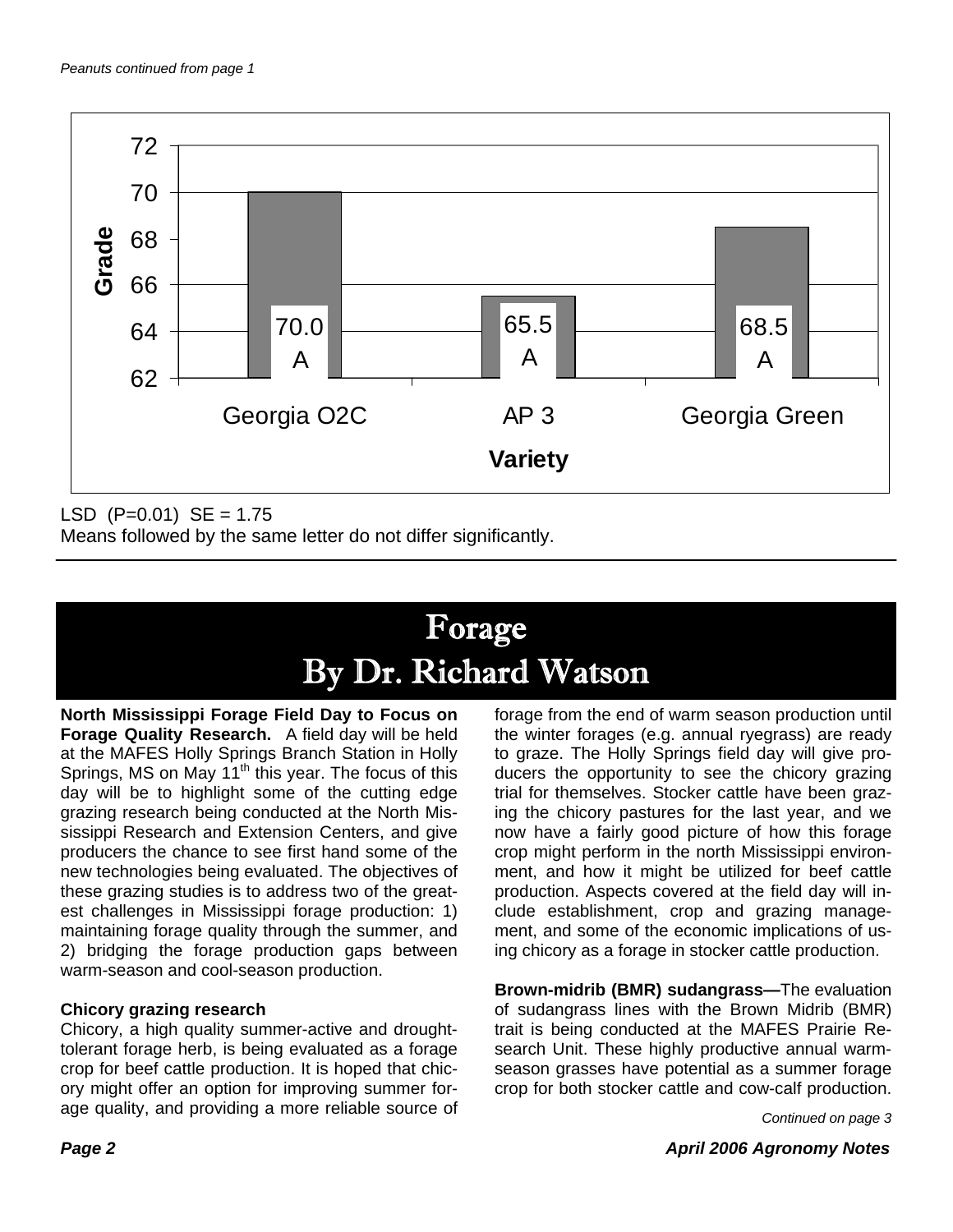#### *Forage continued from page 2*

The BMR trait is a natural mutation that gives these lines a lower lignin level. Lignin is a plant fiber that cannot be digested by ruminant livestock. Therefore, lower lignin forage crops tend to be higher in nutritional quality (specifically digestibility). It is possible that BMR lines of these summer grasses could be used as a high quality summer crop to address the summer forage quality problems that are inherent in Mississippi. While this grazing research is being conducted at the Prairie Research Unit, the different lines will be growing at the Holly Springs Field day for demonstration purposes and a session will be herd to discuss the result of the Prairie trial as well as the management aspects and potential use of these crops for beef cattle production.

**Grazing-tolerant alfalfa adapted for the south**— Alfalfa is a high quality legume crop that is often hard to grow reliably in the environment of the southeast. Not only is alfalfa vulnerable to the disease and low soil pH conditions that dominate in the south, it also typically has a fairly low tolerance to high grazing pressure. It is possible that new alfalfa lines that are developed in the southeastern environment with a higher grazing tolerance might offer a greater opportunity to use this high quality crop in Mississippi. Eight acres of a new southern adapted grazing tolerant alfalfa has been established at the Holly Springs Station for field day participants to view.

**Cow-herd management**—Area Animal Science/ Forage Extension Agent, Mike Howell has been managing a cow-herd at the Holly Springs Branch Station. The objectives of this herd are to demonstrate the benefits of "Best Management Practices" to small herd producers, who make up a large proportion of the beef cattle operations in the state. Mike will discuss some of these management practices, such as genetic improvement through artificial insemination and setting breeding objectives, herd health programs, nutritional management, and marketing strategies. This will be a great opportunity for small herd owners to learn about and discuss options for improving their productivity and profitability.

So if you want to see what's new in forage technology, please join us at the Holly Springs Branch Station on May  $11<sup>th</sup>$ . Registration begins at 9.00 am and the program will conclude at 2.00pm. There is no charge and we will provide lunch and refreshments for participants. We do ask that interested people pre-register with Ms. Mary Minor at the Marshall county extension office (PH: 662-252-3541) so we can plan for lunch numbers. The Holly Springs station is located on Highway 7 (take Exit 30 off US78) about 3 miles north of the town of Holly Springs. For more information on the field day you can also contact Richard Watson at 662-325-5463, or any county office of the Mississippi State University Ex-

#### tension Service.

### Corn and Grain Sorghum By Dr. Erick Larson

**Nitrogen rate recommendations**—MSU has implemented a new, more conservative nitrogen rate recommendation for use on corn for several years now. This recommendation results from several years of research evaluating nitrogen rates in highyielding irrigated Mississippi environments and is not influenced by high nitrogen prices. Growers should generally apply 1.3 pounds of nitrogen per bushel of yield goal. However, growers can reduce nitrogen rates 10-15% from the standard recommendation when growing corn on lighter, sandier soil types. Nitrogen recommendations for corn in the South are based entirely upon corn yield goal, since our warm, wet winter climate minimizes nitrogen carryover, compared to the Midwest, where consistent cold, dry conditions effectively retard nitrogen loss during the winter.

**Nitrogen sources and application**—Utilizing an appropriate nitrogen source and application method may influence corn grain yield much more than the actual applied nitrogen rate. No-tillage research studies in Missouri and Tennessee show UAN (Nsol) and urea (urea-containing nitrogen sources) broadcast on the soil surface reduced corn yield potential 9-23% compared to ammonium nitrate broadcast, N-sol injected, or anhydrous ammonia in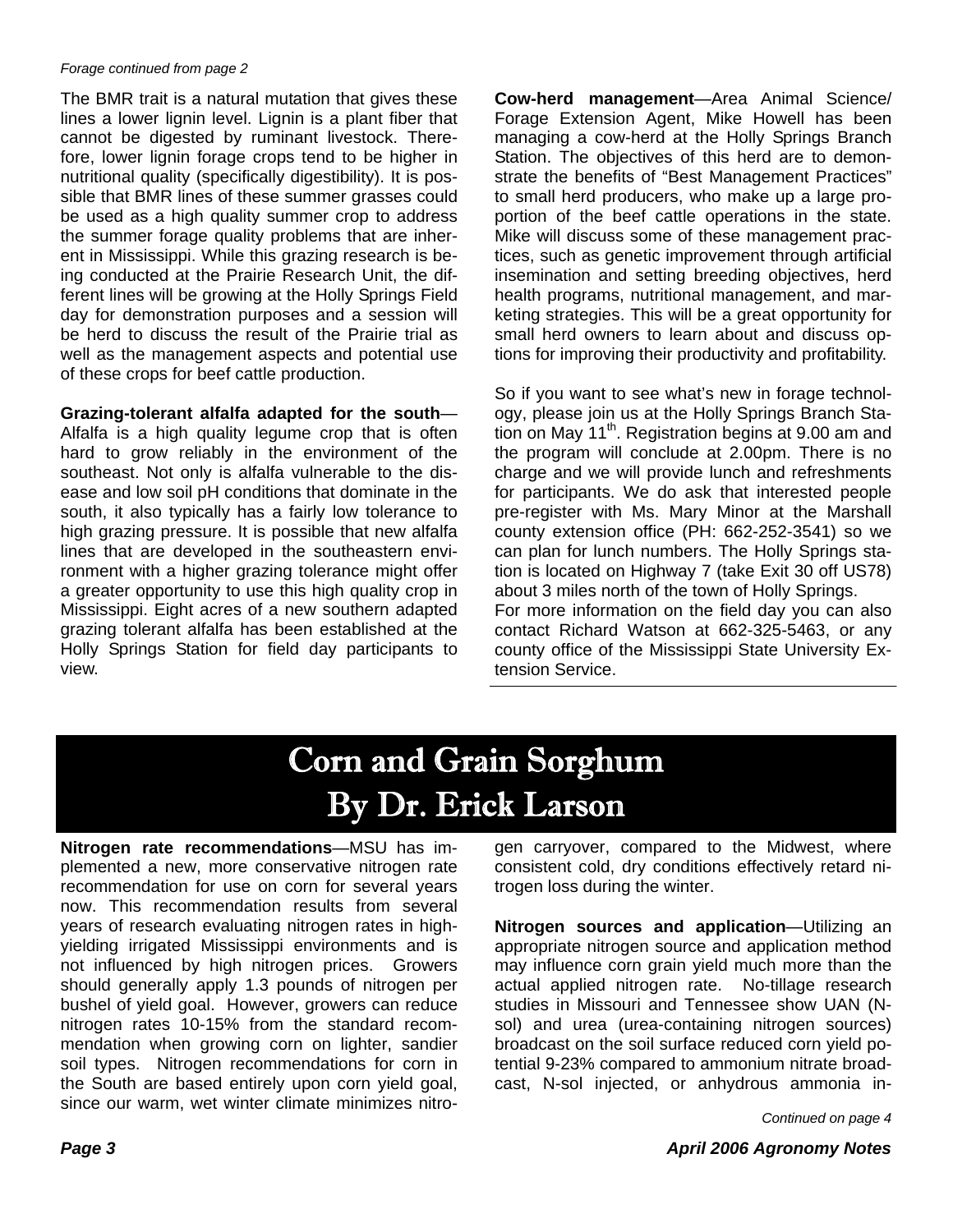jected. This can reduce economic returns from \$30-\$115 per acre compared to ammonium nitrate or N-sol injected. The urea-containing nitrogen sources reduce corn yield potential because they are subject to volatilization loss when applied to the soil surface. Surface-applied urea sources readily volatilize when substantial crop residue or vegetation is present on the soil surface, temperatures exceed 55 degrees F, and when rates exceed 100 lbs. N per acre, until rainfall incorporates the nitrogen. Thus, corn producers should minimize or eliminate surface application of N-sol or urea in their fertility program.

**Nitrogen application timing**—Split application of nitrogen fertilizer generally improves corn nitrogen use efficiency in the Mid-South. Corn uses about two-thirds of its seasonal nitrogen needs during a 40-day period beginning at least 30 days after emergence. Thus, early fertilization can waste considerable nitrogen, before rapid corn growth begins particularly if wet weather prevails. Corn extracts less than 10% of its seasonal nitrogen uptake before rapid vegetative growth begins. Thus, producers could improve their nitrogen use efficiency considerably by applying only a minimal portion of nitrogen shortly after emergence, followed by the bulk of their nitrogen fertilizer just prior to this period of maximum crop demand. Our standard nitrogen recommendations specify applying no more than 1/3 of the total N near planting/crop emergence and applying the remaining N about 30 days later.

**Nitrogen placement**—Nitrogen fertilizer placement in relation to the crop row is relatively insignificant. Nitrogen fertilizer is relatively very mobile in the soil, compared to many nutrients. Thus, rainfall will distribute nitrogen readily through the soil, so fertilizer placement rarely improves plant uptake. In fact, skip-row nitrogen application is often successfully employed in some regions of the country. Fertilizer injection knives close to rows may actually be quite harmful, because of substantial root pruning. The root system of young corn plants should extend away from stalk nearly as far as the plant is tall. Thus, I strongly recommend side-dressing in the middle of the row.

**Scout fields**—Scout corn for stand, weed and insect problems every 2 to 3 days until corn is about 12 inches tall, and be prepared to take control

measures. Insects or weeds may quickly ruin a good stand or become too developed to control. Timely problem identification allows specific treatment selection and application timing, which likely will improve control and lower expenses.

**Why is my corn not growing off like it should?**— Slow growth during early growth stages is often a result of insufficient fertility, combined with sparse root growth. This rarely results from the nutrient many associate with slow growth – nitrogen. Early season growth is rarely limited by nitrogen availability, because corn demand for nitrogen during early growth stages is low (less than 30 lbs./a. when corn is less than 30-inches tall ) and nitrogen mobility in the soil solution is relatively high. The most prevalent fertility problems limiting early corn growth in Mississippi are low soil pH and/or inadequate levels of phosphorus, potassium, magnesium or zinc. These problems can be diagnosed by analyzing soil and plant samples from specific stunted areas. Supplemental fertilizer application will likely provide an economic yield response, particularly if the problem is addressed before corn enters the rapid vegetative growth stages.

#### **GRAIN SORGHUM**

**Don't plant too early**—Grain sorghum will not germinate at soil temperatures less than 65 degrees F. Thus, planting before minimal soil temperatures are stabilized above this threshold will greatly increase likelihood of stand failure. Furthermore, sorghum does not possess as much seed vigor as you may be accustomed to with corn. Thus, the optimum planting dates for sorghum are similar to those for cotton: April 20 to May 15. Optimum seeding depth is 1  $\frac{1}{4}$  - 1½", rather than a shallower depth at which cotton and soybeans are seeded.

**Don't plant too much seed -** A final plant population ranging from 40,000 to 70,000 plants per acre should produce optimum grain sorghum grain yields grown in dryland culture. Grain sorghum has tremendous ability to increase yield potential if given favorable environmental conditions, especially if plants are uniformly spaced. However, excessive stands compound drought stress, reduce stalk/plant health and increase disease likelihood. Sorghum seeding rate should exceed the population goal by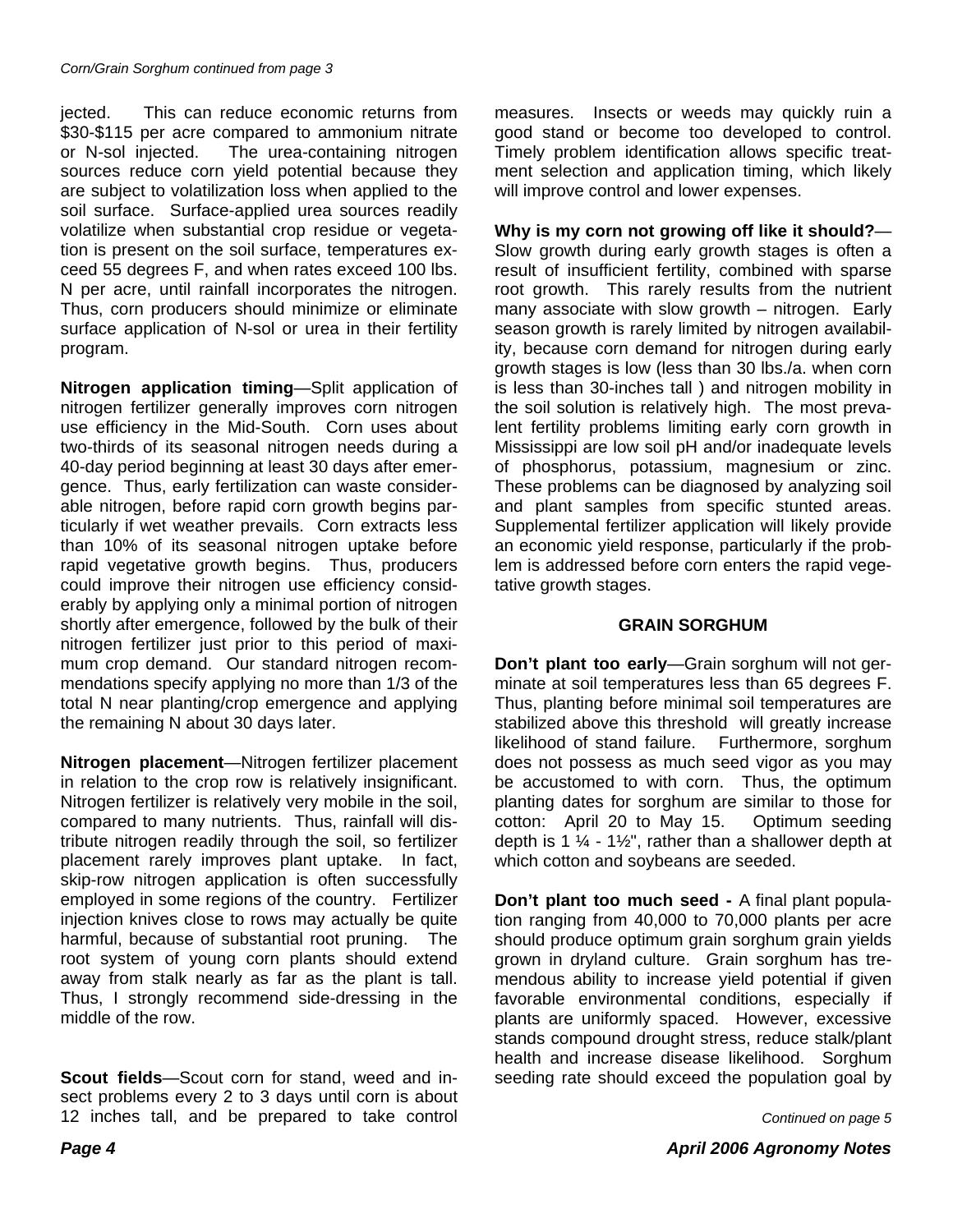10 to 20% depending upon seedbed conditions and planting date. This over-planting rate is relatively high because sorghum's seedling vigor is only moderate, compared to corn.

### Wheat By Drs. Erick Larson and David Ingram

**High-yield wheat management**—Using fungicides properly can play a significant role in managing wheat grown in the Mid-South for high yield potential. However, all wheat fields will not necessarily need to be sprayed to optimize economic return. Fungicide application helps preserve yield potential of production fields when disease threatens to reduce yield – in other words, fungicides do not actually "enhance" yield potential, they merely limit disease development, which can reduce yield. This is why field scouting and knowledge of your varieties' responses to specific diseases are extremely important. Early spring cool snaps have held development of stripe rust and leaf rust to minimal levels thus far. However, growers should now closely monitor wheat health during the next several weeks and be prepared to make timely fungicide applications if diseases arise, particularly in susceptible va-

rieties with good yield potential. Fungicide application around the "boot" stage to initial head emergence generally provides maximum wheat yield response. Many wheat producers apply fungicides far too late (near flowering) to gain the optimum benefit. Please remember, fungicides' primary activity is to protect leaves from future disease infection, rather than cure an existing infection. Furthermore, many diseases have a considerable latent period before new infections are actually visible to the eye. Therefore, if disease is present in the field, the weather is conducive for disease development, the variety is susceptible to the disease, and the crop is at a growth stage when that disease could hurt yield, then spray a fungicide capable of preventing that specific disease. If any one of these parameters is not met, then fungicide application will likely accomplish little.

### Rice By Dr. Nathan Buehring

Rice planting has begun in several places throughout the delta area. The last week in March began the planting season for most producers South of Highway 82. It is still anybody's guess on how many acres Mississippi will plant this year. Nonetheless we are still going to grow rice in Mississippi.

A lot of this year's rice ground has been ready to plant without much or any tillage this spring. When planting, be sure to keep an eye on your seeding depth. Most of the varieties that we grow can germinate and emerge from over an inch deep. I would rather plant the seed a little deeper and get it up from soil moisture than having to flush. Also, when changing from field to field, check the seeding depth to make sure that it does not need to be adjusted.

Since we are planting, we need to think about weed control. Early season grass control is critical for not only maximizing yields, but also maximizing economic returns. This is one thing that was proven years ago and has not changed. The keys to be ing successful in a grass control program is starting early, knowing when more grass is coming and being ready to hit it again.

Small grass is easier to kill than bigger grass. Once the grasses get big, you will never catch back up and get a good handle on them. These clay soils, on which we grow a majority of our rice in Mississippi, will generally require a two shot herbicide program, and I would add something in the tank that has residual grass control each time an application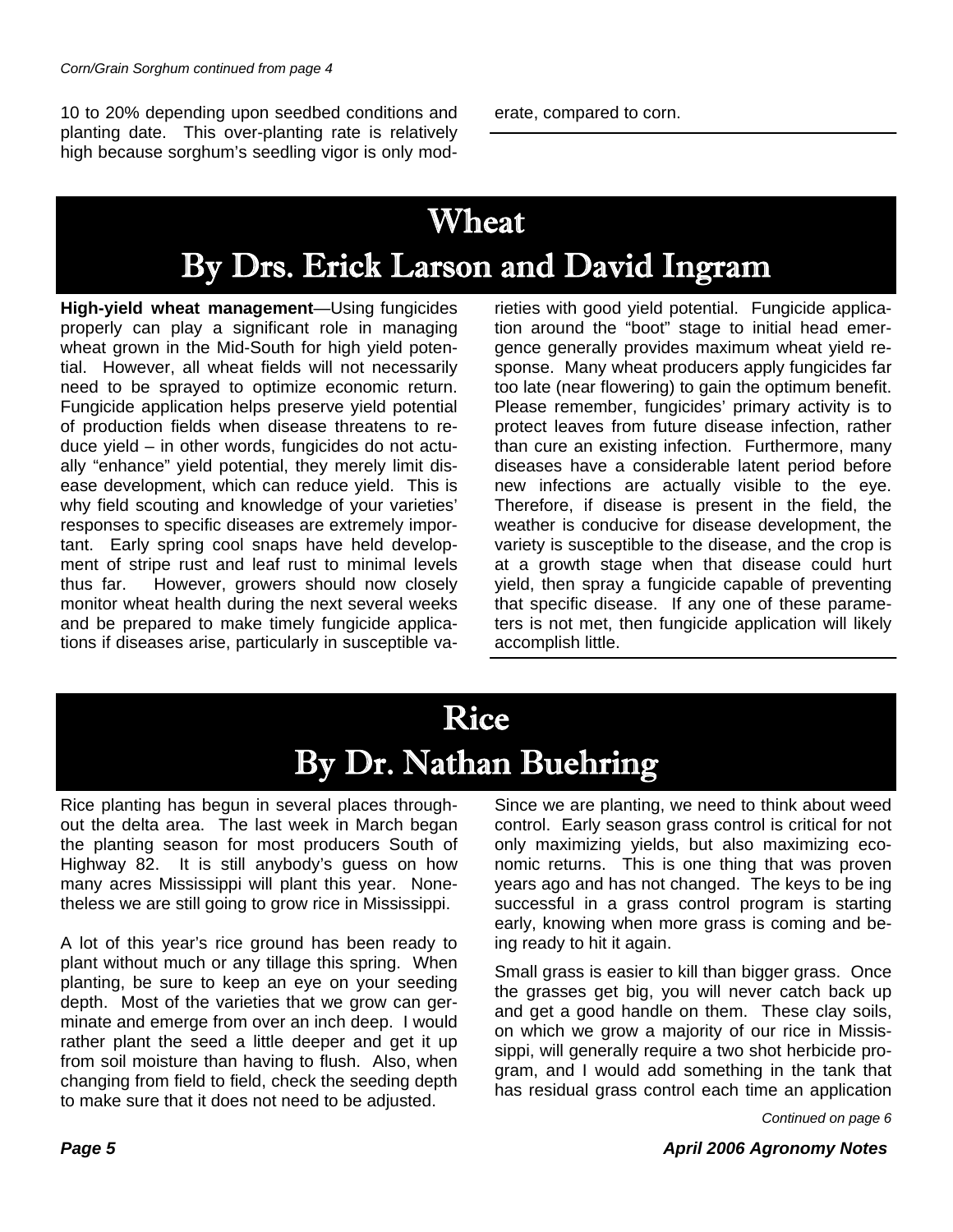is made if you are not going to flood up immediately. Do not hesitate in making that second application and just say we will just get it in the flood, especially if there is a high population of grasses present.

I like to incorporate a Command PRE application at planting into my weed control programs. One key to making Command work is flushing when necessary. If you are not committed to flushing when necessary, Command will not perform as well under dry conditions.

With Clearfield rice, the Newpath label now states that you can make two 6 fl oz/A applications. Two timely 4 fl oz/A applications have done well for red rice and grass control. There are those times where the applications are not as timely, which is the reason for the rate increase up to 6 fl oz/A. If the red rice or grass is a little bigger than it needs to be, I would encourage bumping the rate up.

### Cotton By Dr. Tom Barber

It looks like cotton acreage will be up this season, but not as high as I first thought. According to the March 31<sup>st</sup> planting intentions from the USDA, Mississippi cotton acreage will be up only 1% or 1,220,000 acres up from 1,210,000 acres last year. Initially, I thought that this number would be a little higher based on decreasing corn acres. Evidently there will be more corn planted than previously thought, and soybeans may take the majority of the reduced corn and rice acreage.

Last month I focused on seed quality, planter operation and weather conditions at planting. I continue to get a number of calls on seeding rates. Planting enough seed is crucial in stand establishment, management and yield. There have been numerous studies conducted to determine the optimum seeding rate of cotton. This is a difficult problem to define because it can vary with variety, environmental conditions and management practices. In general, the recommendation has been plant to achieve a final live plant population of 3 plants per foot on a 38 in row or about 41,000 plants per acre. I hear too often, "with the increases in tech fees and seed treatment costs the only place I have left to cut costs is in seeding rates". This is a dangerous game to play. Yes we can achieve high yields with populations as low as 25,000 plants per acre as long as the stand is even and no skips are present. A good target for a compromise would be to plant for a final stand of 2.5 to 3 live plants per foot of row (38 in). That does not mean 2.5 to 3 seed per foot. Depending on the quality and percent cool germ of the variety planted, this may range from 3.4 up to 4 seed per foot or more in order to achieve a relative final population. The planters used today are more precise than ever and can be adjusted to deliver seed accurately down the row. However they should be calibrated every time the variety is changed due to seed size.

Planting date and conditions at planting need to be considered before drastically reducing seeding rates. Cool soil temperature will slow the germination process, thus increasing the opportunity for soil born pathogens to attack the seed and reduce survivability. When planting early I would not recommend cutting seeding rates, because there is a greater chance that germination will be lower under the cooler conditions. When the temperatures warm up and we move toward the first part of May, conditions will be more favorable and the chances of making it with reduced seeding rates are much better. However, I would not recommend planting any lower than 3.4 seeds per foot (38 in row). Adding 0.5 to 1 seed per foot is cheap insurance (\$5-10/A) on getting a good start with even cotton emergence and a good stand across the field.

Fungicides either in-furrow or on the seed are crucial in stand establishment especially for early planted cotton. I have stated that in-furrow sprays or granules provide better protection than the seed treatments offered. The current seed treatments available are good for protection in areas with moderate disease pressure. Under high pressure situa-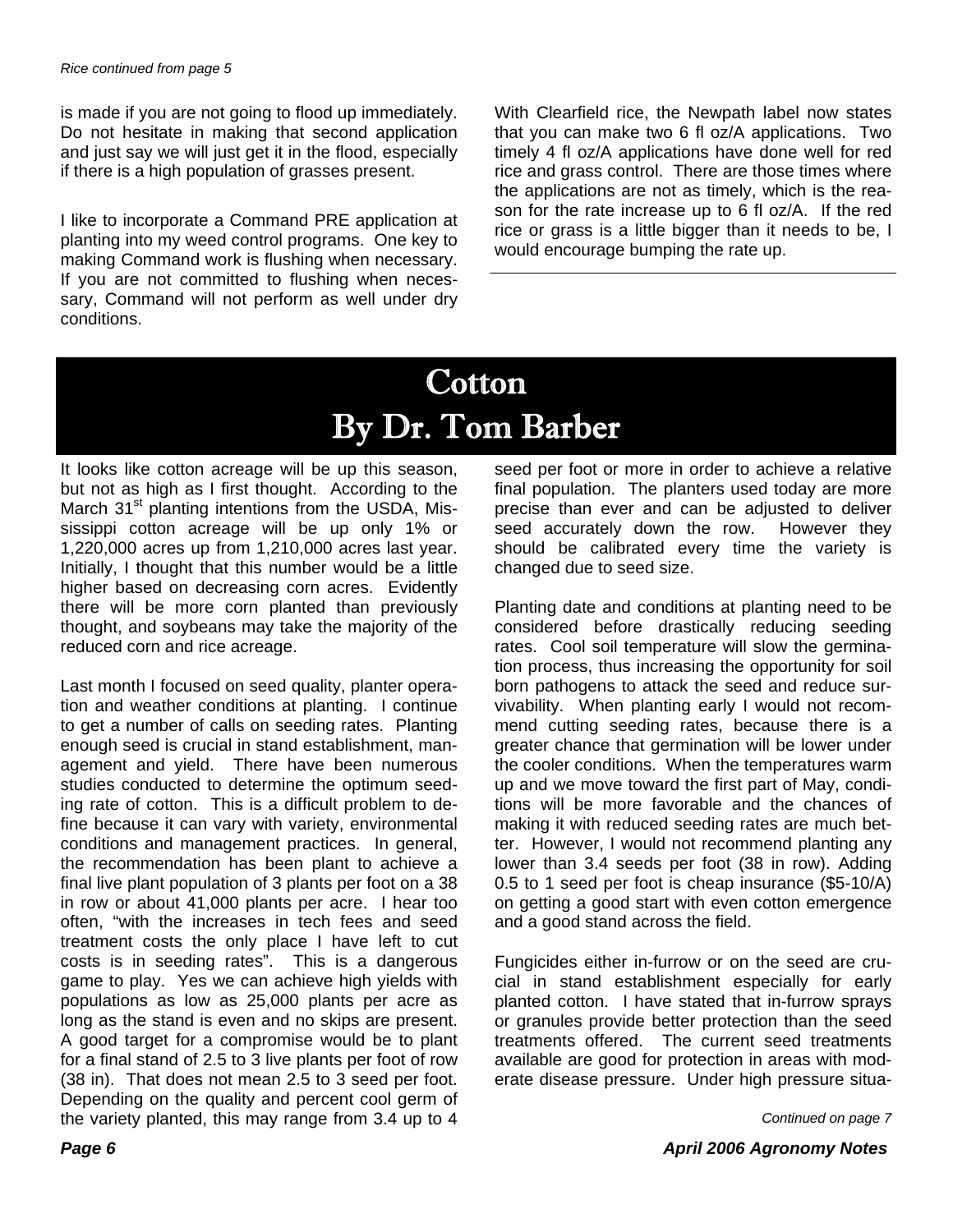tions, in-furrow sprays or granules may perform a little better. The one that gives us the most trouble year in and year out is *Rhizoctonia* or "sore shin". Under moderate pressure the current seed treatments available give good protection from this pathogen; however, we may pick some up if we have extended cool / wet conditions this spring.

A seed treatment or in-furrow insecticide is equally important in maintaining a cotton stand early. Early insect problems, such as Thrips or Spider Mites, like we experienced last year can lead to seedling disease and death of the cotton plant, resulting in skippy stands and yield loss. The lower the seeding rate the more important it is to protect the seed that is planted because there is no room for error. Below is a chart describing rates in seed per foot and how they calculate into seed populations per acre.

|                                        | <b>Seeding Rate Per Acre</b> |                  |               |                      |
|----------------------------------------|------------------------------|------------------|---------------|----------------------|
| <b>Seeds</b><br><b>Per Row</b><br>Foot | $15$ -in<br>Rows             | $30$ -in<br>rows | 38-in<br>rows | 40-in<br><b>Rows</b> |
| 1                                      | 34,848                       | 17,424           | 13,756        | 13,068               |
| 1.5                                    | 52,272                       | 26,136           | 20,634        | 19,602               |
| 2                                      | 69,696                       | 34.848           | 27,512        | 26,136               |
| 2.5                                    | 87,120                       | 43.560           | 34.389        | 32,670               |
| 3                                      | 104.544                      | 52,272           | 41.267        | 39,204               |
| 3.5                                    | 121,968                      | 60.984           | 48,145        | 45,738               |
| 4                                      | 139,392                      | 69.696           | 55.023        | 52,272               |
| 4.5                                    | 156,816                      | 78,408           | 61,901        | 58,806               |
| 5                                      | 174,240                      | 87,120           | 68,779        | 65,340               |

## Soybeans By Dr. Alan Blaine

Planting is well underway. As a matter of fact, I have spoken to several producers who finished planting soybeans by early April. This represents a significant change in the Mid-South, but a positive change. Once again we have experienced some shortages of specific varieties. We have plenty of seed, just shortages of the most sought-after varieties. I realize we see failures to provide adequate supplies of some varieties every year, but it appears that some seed quality issues continue to exist year after year. This problem can be corrected in my opinion, but those advising those growing seed need to seek out some advise on improving seed quality in an attempt to meet the market demand.

A lot of interest has been generated regarding twin row plantings in the last couple of years. This system will prove to be beneficial, especially for those growers growing beans on wide rows. Yield data this past season has shown approximately an 8% increase in yield for twin rows compared to wide row beans. Previously, yield data has shown approximately a 5-10% increase in yield for beans grown in 30-inch rows or narrower versus wide rows. This increase is approximately the same as that ob-

served with twin rows. Additional advantages will be observed based on the advantage of a row versus flat and possibly uniform seed spacing. The increased use of wide beds will probably prove to be comparable to a row with twin rows. Uniform seed spacing might prove to be beneficial but, given a soybean plant's ability to compensate, I doubt it will be as positive a response as corn, if at all.

We have all our rust sentinel plots planted. We began in late February and finished by the  $20<sup>th</sup>$  of March. It appears everything is going to be fine – no replanting required. Since the state sentinel plots proved to be helpful last year, we will attempt to utilize this option again.

I would encourage you to allow us to help you make a timely decision regarding when to spray if needed. I believe in fungicides, but the proper timing and use of the proper materials is essential to maximize returns.